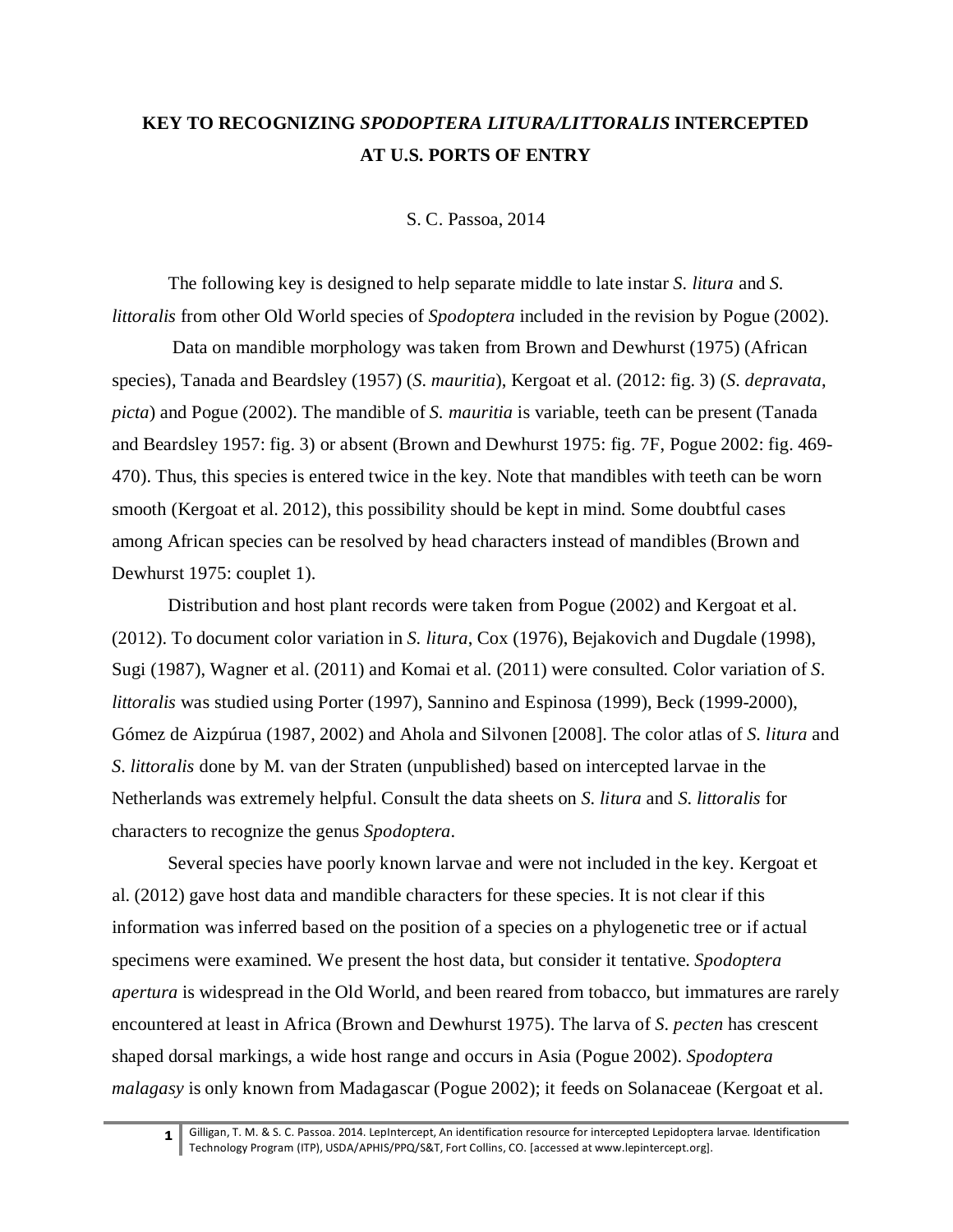2012). Another species with a restricted distribution is *S. umbraculata*. It feeds on Poaceae (Kergoat et al. 2012) and occurs in New South Wales and Queensland, Australia.

Color identification of larval *Spodoptera* is difficult. Although many couplets could be simplified and pruned to just a few key features, an attempt was made to describe the whole caterpillar of each species instead of just a piece of the body. This is necessary because all the various characters need to be weighed in total to choose the right species and exclude similar species outside *Spodoptera* that may match a feature or two.

Separation of *S. litura* and *S. littoralis*, if all the variation is accounted for, is at best subtle and at worst impossible. Each important character seems to be variable and overlapping. The best couplet is the choice that most accurately describes the specimen in hand. Terms like usually, often or sometimes and rarely are an attempt to quantify the frequency of the exceptions. In doubtful cases, choose host and origin over color. On the positive side, larvae of *Spodoptera* do present a characteristic appearance to be learned with experience, even if it is hard to put the differences in words.

*Spodoptera* species included in the key have a combination of the following characters: head with adfrontal area outlined in white forming an inverted "Y"; mandible with four scissorial teeth and no retinaculum; SD1 on T2 and T3 connected to the associated tonofibrillary platelet by a minute sclerotized bar; SV group bisetose on A1; lateral spot often present on first abdominal segment; and body setae short, most not much longer than the vertical height of the 8th abdominal spiracle.................................................................................................. *Spodoptera* sp. (1)

1. Larva with a greatly swollen thorax (small, early instars) or origin unknown......*Spodoptera* sp. 1'. Larva lacks a greatly swollen thorax, (large, middle to late instars), origin known with certainty......................................................................................................................................... 2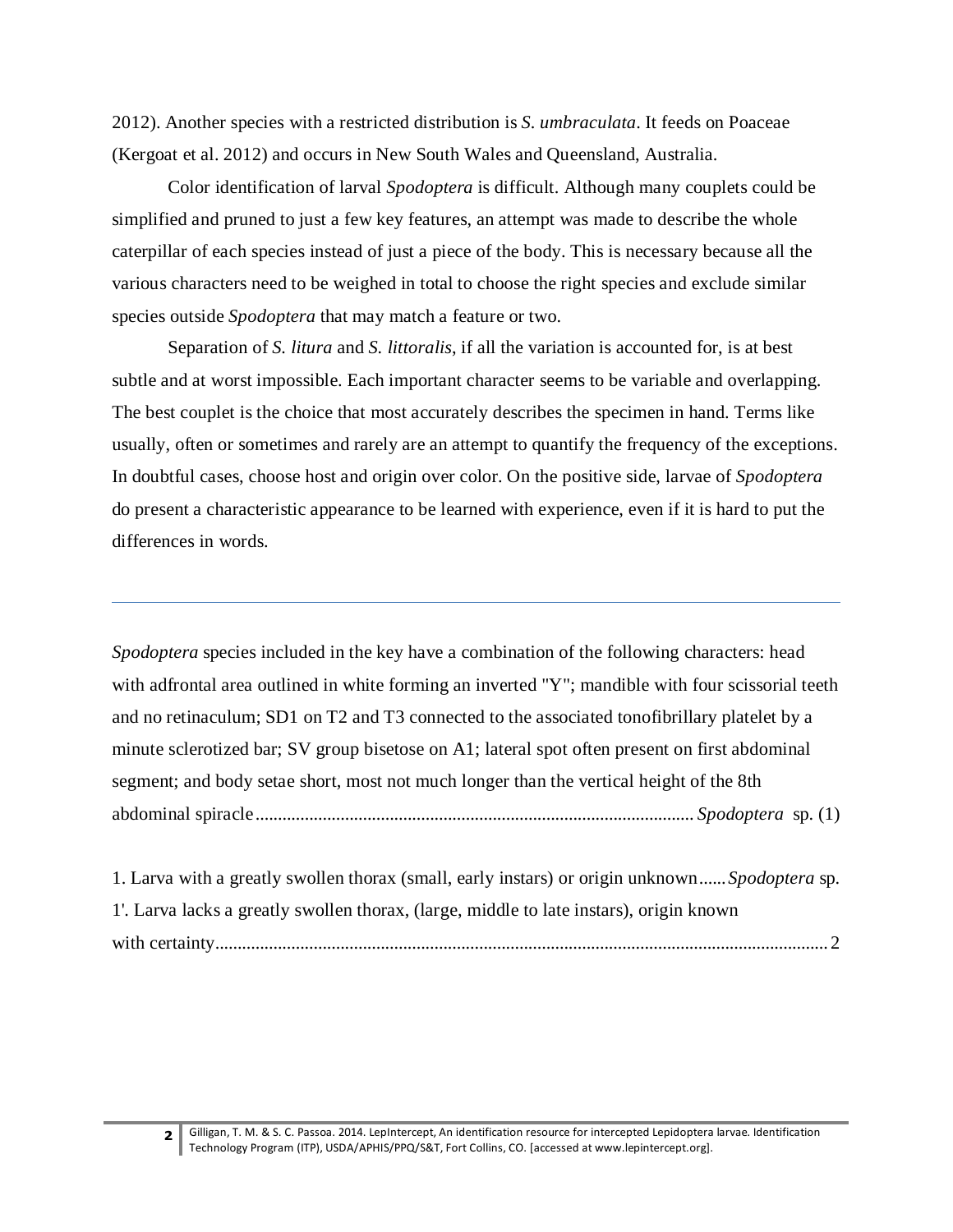2. Mesothoracic lateral dark spot usually present near SD1; large lateral spot on A1 absent; dorsum colored with an irregular series of white dots and broken lines; if a series of thin black dashes are present then the mandible has scissorial teeth .....................................................*S. exigua* 2'. Mesothoracic lateral dark spot normally absent; large lateral spot on A1 often present; dorsum with triangular markings, or if a series of thin black dashes are present, then the mandible lacks scissorial teeth....................................................................................................................................... 3

3. Mandible lacks scissorial teeth resulting in a smooth cutting edge................................................. ............................................................... *S. exempta*, *S. triturata*, *S. cilium, S. mauritia, S. depravata* 3'. Mandible with scissorial teeth resulting in a serrate cutting edge ................................................4

4. Abdominal spiracles projecting and tubular (stalked); abdominal dorsum without markings or with irregular blotches; known only from *Pistia* in Asia or potentially could be recovered from a failed introduction to Florida .......................................................................................... *S. pecticornis* 4'. Abdominal spiracles almost flush with body, flat, not projecting; abdominal dorsum with dorsal markings of triangles or dashes (regular pattern); widespread on many hosts............................

5. Larva with a wide middorsal yellow (rarely red?) stripe; black marking on A1 thick, contrasting, and almost forming a complete transverse band from the top of the spiracle across the dorsum to the spiracle on the other side; abdominal dorsum mottled white, sometimes with small triangular or semicircular markings lacking an apical white dot; only on Liliaceae from Asia ................................................................................................................... *S. picta*  5'. Larva with or without a wide middorsal stripe; black marking on A1 sometimes forms a transverse band across the dorsum; abdominal dorsum not mottled white; triangular or semicircular markings may have an apical white dot; widespread on many hosts .................................